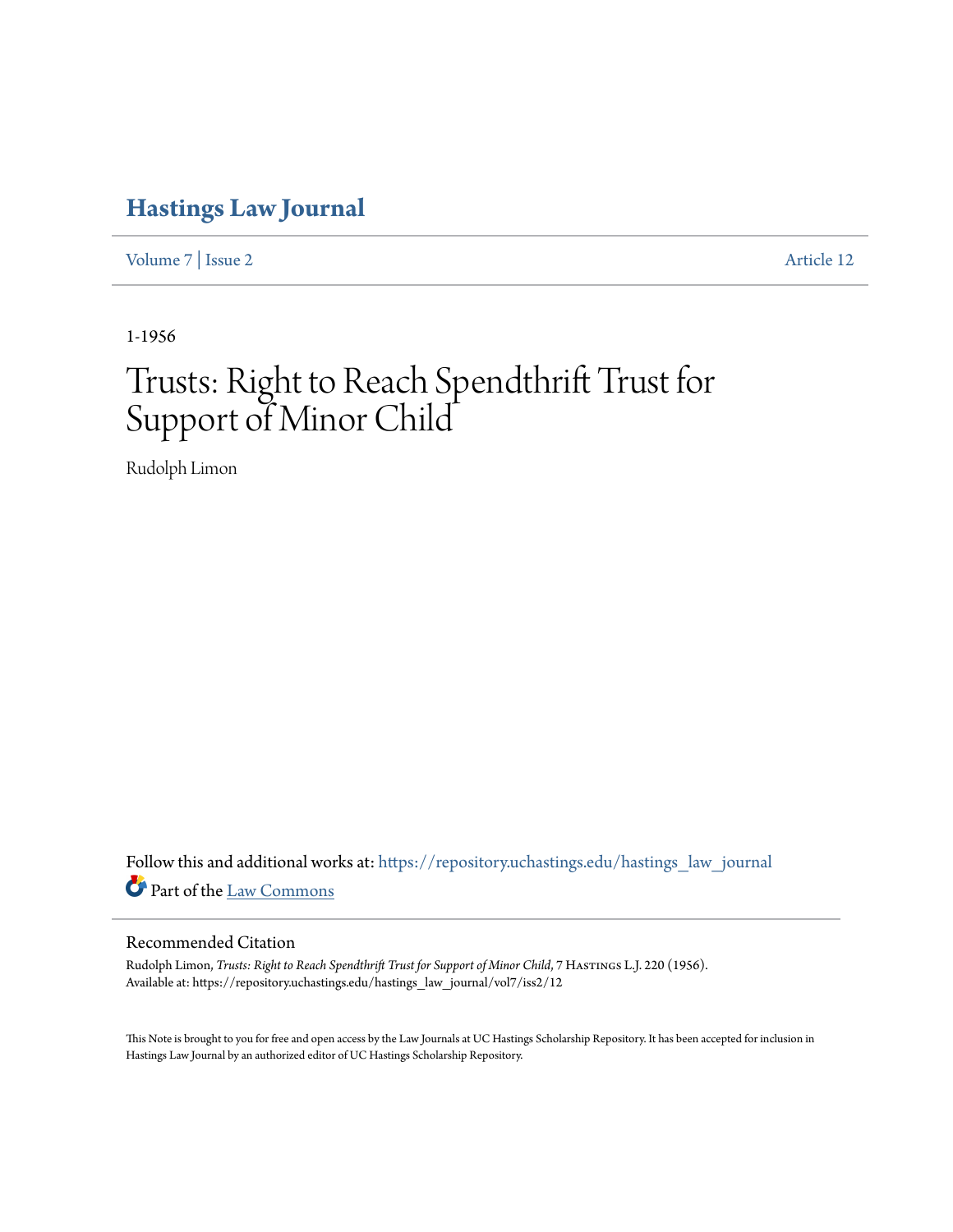If the person furnishing impure food may be found liable upon the broad basis of policy, must the liability of one furnishing impure blood rest upon the narrow question of whether or not the blood was sold? It was the furnishing of impure blood which caused the patient to become infected with jaundice and not the manner in which this act was performed. The plaintiff's illness is as real as if this blood had been sold and the defendant is no less responsible. If it is good policy to hold one liable who *sells* impure blood for a price, should not the same policy be applied to one who *furnishes* impure blood for a price?

In this case the real cause of the damage was the defective blood sold to the hospital by the third party defendant, the Blood Transfusion Association. The Blood Transfusion Association, when it sold the blood to the hospital, impliedly warranted the blood to be pure. If the blood is not pure, the Blood Transfusion Association is liable to the hospital for the damage caused. The hospital's damages would include any payments made to the plaintiff for breach of its implied warranty. If the hospital is held liable to the plaintiff, the hospital then has a remedy against the party responsible for the damage.<sup>13</sup>

On the other hand, if the hospital is not liable, the plaintiff cannot recover against the party responsible for the damage, for the plaintiff is a sub-purchaser and the general rule is that a mere resale of warranted goods does not give the sub-purchaser  $\alpha$  right to sue the original seller for damage caused by defective goods.<sup>14</sup> The injured plaintiff is then left without a remedy, for as the court pointed out, there are no means of detecting the jaundice producing agent or of treating the blood to remove the danger. Therefore, lack of care on the part of the hospital did not produce the injury, and the plaintiff cannot recover in an action for negligence.

The defendant hospital could have been liable for breach of implied warranty upon a theory of breach of implied promise, misrepresentation, or imposed liability as a matter of policy. The plaintiff has then stated a good cause of action and the motion to dismiss should not have been granted. The court, by confining itself to the narrow question of whether or not the transfusion constituted a sale, has permitted this debate to obscure the real issue of whether or not it is desirable to hold a hospital liable for the purity of the blood which it furnishes. The wisdom of holding such an institution liable may be highly questionable, but the question is hardly answered when the court tells us only that the blood was not sold.

*-Allan B. O'Connor.*

TRUSTS: RIGHT **TO REACH SPENDTHRIFT TRUST FOR SUPPORT OF MINOR CHILD.** The Circuit Court of the District of Columbia recently held in *Seidenberg v. Seidenberg,'* a case of novel impression, that a married woman may reach the income of a spendthrift trust<sup>2</sup> of which her husband is beneficiary for the support of a minor child. The facts were these: The wife had been awarded the custody of five minor children, the husband being directed to pay support for the children. The husband failed in payments whereupon the wife moved to garnish the income of the spendthrift trust for the arrearages due the wife. The trustees answered that the terms of the

**<sup>13</sup>**1 WILLISTON, **SALES** § 244 (Rev. ed. 1940).

*<sup>&</sup>quot;Id.,* § 237a.

<sup>&#</sup>x27;126 F.Supp. 19 (D.C. Cir. 1954). 2The pertinent provision of the will creating the trust read as follows: "(f) No assignment by my said beneficiary, by way of anticipation shall be valid. The aforesaid payments . . . shall be paid by the trustees, directly to my son, irrespective of any assignment or order, nor shall the principal or income of the said trust become attached by process of attachment, garnishment, or other legal process while in the hands of the trustees."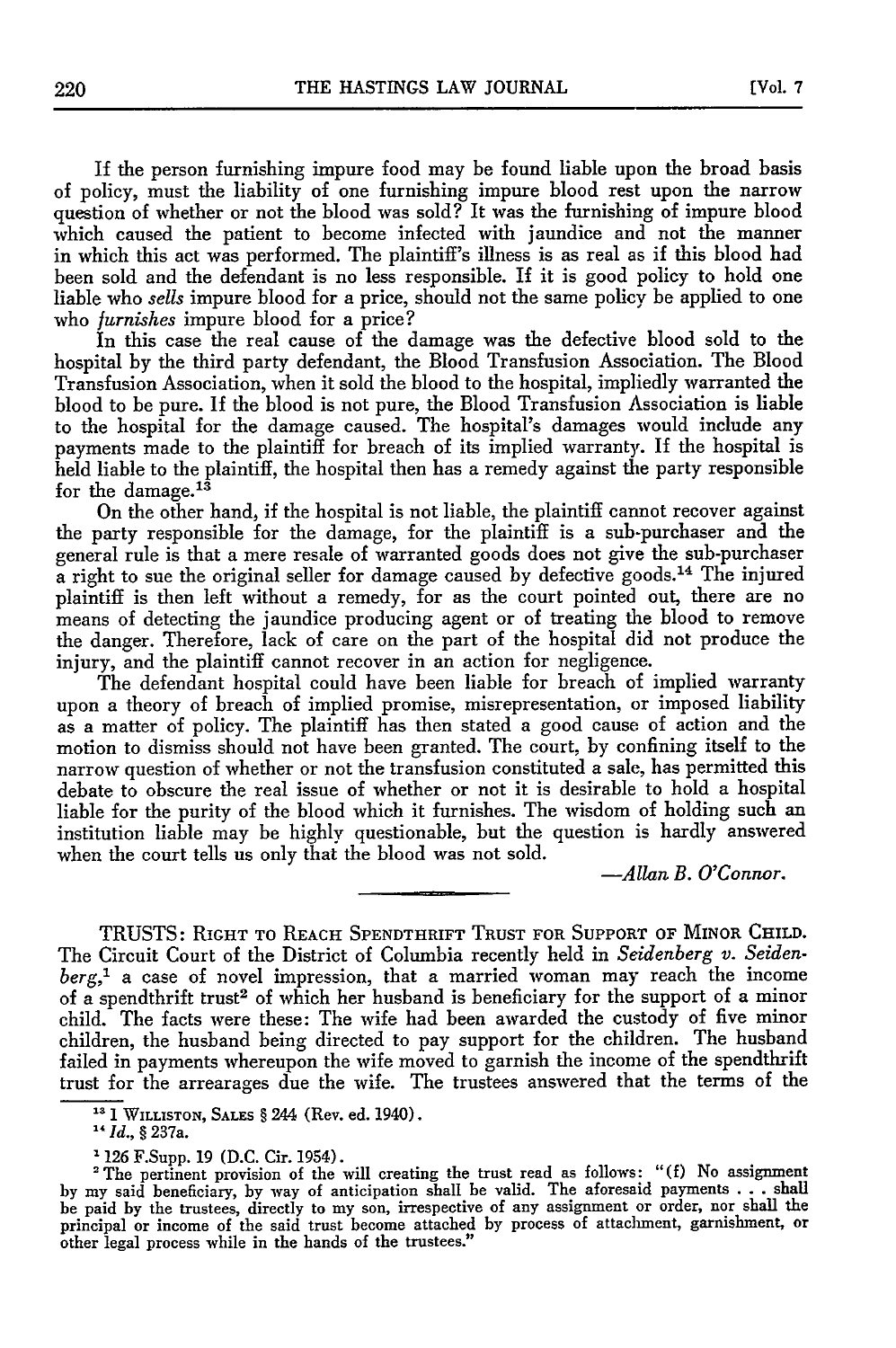trust precluded garnishment. The wife traversed, and the trustees then filed a motion to quash the traverse. In denying the motion, the court stated:

**"....** irrespective of the validity of a spendthrift trust, which need not be passed upon in this case, the income of such a trust may be reached for the purpose of meeting the claims of a wife and minor children for alimony and maintenance." <sup>3</sup>

The extent to which a spendthrift trust can be reached for the support of a wife or child or alimony for a divorced wife has plagued the courts at various times with varying results.<sup>4</sup> The problem, of course, will not arise where spendthrift trusts are invalid. However, since the majority rule in the United States upholds the validity of spendthrift provisions,<sup>5</sup> the narrow question is the extent to which the courts have created an exception to the general rule, and thus limited the spendthrift trust, in the special cases of support and alimony. <sup>6</sup>

The court, in the principal case, relied heavily upon the leading case of *In Re Moorhead's Estate.7* Here the spendthrift trust provided that neither income nor principal should be liable for the "contracts or debts" of the beneficiary. Following a second desertion by the husband-beneficiary the wife sought to subject the income from the trust to her support. It was evident that the husband during his absences had been living an adulterous and profligate life. Holding that a husband's duty to support his wife is not founded on "contract or debt" but rather founded on a duty called for by public policy, the court allowed the wife to reach the income for her support. The court said:

"Public policy is not so vague and wavering a matter as not to be rightly invoked in **a** case of this character, where the degenerating tendencies of marital relations of the present day are so faithfully exemplified by one who comes into court and demands judicial condonation of his violations of law. In every civilized country is recognized the obligation, sound as well as lawful, of a husband to protect and provide for his family, and to sustain the claim of the husband in the case at bar would be to invest him with a right to be a faithless husband and a viciou of society and civilization and hence in a very certain sense is of wide public concern."<sup>8</sup>

The question of child support arose directly in *Tuttle v. Gunderson,9* where the deserted wife of the husband-beneficiary prayed that the custody of a minor child be awarded to her, and that the trustees be ordered to pay the wife such sums of money as necessary for the support of herself and a minor child. The court, in holding that the income of a spendthrift trust could be reached, noted:

**"...** it is highly improbable that the father intended to create a trust solely for

<sup>8</sup> Seidenberg v. Seidenberg, *supra* note **1** at 21. In the principal case no claim was made by the wife for support or alimony; therefore, the court's statement in these respects is dictum. In Buchanan v. National Savings and Trust Co., 146 F.2d 13 (1944), child support was allowed out of a spendthrift trust on the theory that the beneficiary was also intended by the settlor to act<br>as trustee for the beneficiary's child. The court added that in some circumstances the trust may<br>be reached by a wife fo

attachment of his equitable interest.<br>
"See notes, 35 A.L.R. 1035 (1925); 52 A.L.R. 1259 (1928); 104 A.L.R. 779 (1936).<br>
"See BocERT, TRUSTS § 40 (3d ed. 1952). The English rule followed in a few American juris-<br>
dictions,

wife or child. In re Stewart's Estate, 334 Pa. 356, 5 A.2d 910 (1939). Cf. Lippincott v. Lippincott, 28 Pa. D&C Rep. 28 (1936).

7289 Pa. 542, 137 A. 802 (1927). *8 Id.* at 551, 137 A. at 806.

**9** 254 Ill.App. **552** (1929).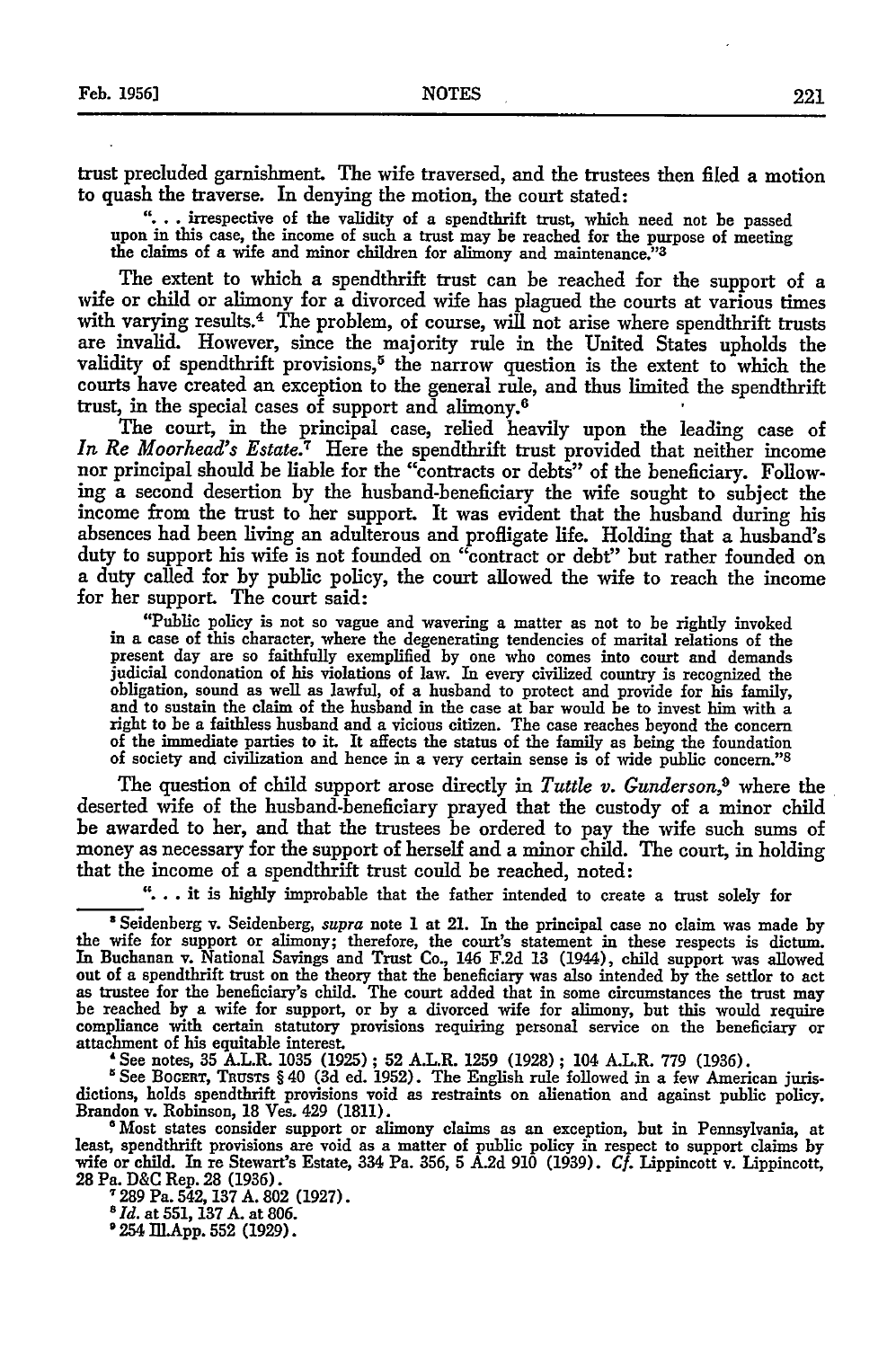the benefit of such a son, and that he was willing to have the wife and any children that might be born of the marriage, want. . . . it is unreasonable to believe that such a mar intended that the wife of the son, against whom he had no feeling of animosity, and children . . . should be denied any benefit in the income and increment of the estate."<sup>10</sup>

In *Eaton v. Eaton*,<sup>11</sup> the divorced wife of the beneficiary attempted to reach the income of a discretionary spendthrift trust for alimony and support of a minor child. It was held that the wife could not reach the trust since she was only a judgment creditor and stood no better than any other creditor. However, the court reached an equitable result by construing a section of the creating instrument which provided that the trustee expend property "for the benefit" of the beneficiary "as his needs require" as having been intended by the settlor to include those dependent upon him for support, i.e., his family. The court stated "it is hardly probable that he intended to take care of the [beneficiary] and let his wife and child starve."<sup>12</sup> This case did not decide whether a divorced wife or a child in her custody was within the meaning of family. Subsequently, on appeal,<sup>13</sup> the court held that a minor child in the custody of a divorced wife of the beneficiary was within such meaning but that a divorced wife was not. The court based its decision on the apparent intent of the settlor by reasoning that a divorce does not affect the child's relationship to his father as belonging to the father's family. A divorced wife, however, was not within such contemplation because the parties upon divorce become strangers to each other.

A divorced wife again brought an action in *Keller v. Keller,14* in an action limited to child support. She had been awarded the custody of two minor children but the divorce decree had made no provision for the support of the children. The father conveyed real property in trust to pay the income to the support of the children, but the property failed to meet expenses thereon and was conveyed by the trustees in satisfaction of a mortgage indebtedness. Being in dire financial condition, the mother then sought to subject the income of a spendthrift trust of which the fatherdefendant was beneficiary for the support of the minor children. Holding that the income from the trust could be reached, the court accepted the reasoning of the *Moorhead* case, saying that the duty of a father to support his children is not regarded in the light of a merely contractual obligation, but rather that the nurture and training of children are matters of vital interest to the state.

In the Maryland case of *Zouck v. Zouck'5* a married woman and her husband executed a separation agreement whereby the wife was to have custody of a minor child for whom the husband was to pay support. The husband reneged on his promise and the wife then sought to reach for child support a spendthrift trust of which her husband was beneficiary. The court held that the principal and income of the trust could be reached, stating:

"We will not extend the holding that a wife entitled to support by virtue of an agreement is a creditor only, who may not invade a spendthrift trust, but rather here hold

**<sup>5</sup>**204 Md. 285, 104 A.2d 573 (1954), dissenting opinion in 204 Md. 285, 105 A.2d 214 (1954).

*<sup>10</sup>Id.* at 564.

**<sup>181</sup>** N.H. 275, **125** A. 433 (1924).

<sup>12</sup>*Id.* at 275, **125** A. at 433.

<sup>&</sup>lt;sup>13</sup> Eaton v. Eaton, 82 N.H. 216, 132 A. 10 (1926).  $C_f$ . Bucknam v. Bucknam, 294 Mass. 214, 200 N.E. 918 (1936), in an action by a divorced wife for alimony and support of minor child, the court held that the divorced wi decide, and do not decide whether a petition might be maintained in a court of competent jurisdiction ...to obtain a direction to pay reasonable sums out of the income for the support of legal dependents of the beneficiary." **"** 284 Ill.App. 543, **1** N.E.2d 773 (1936).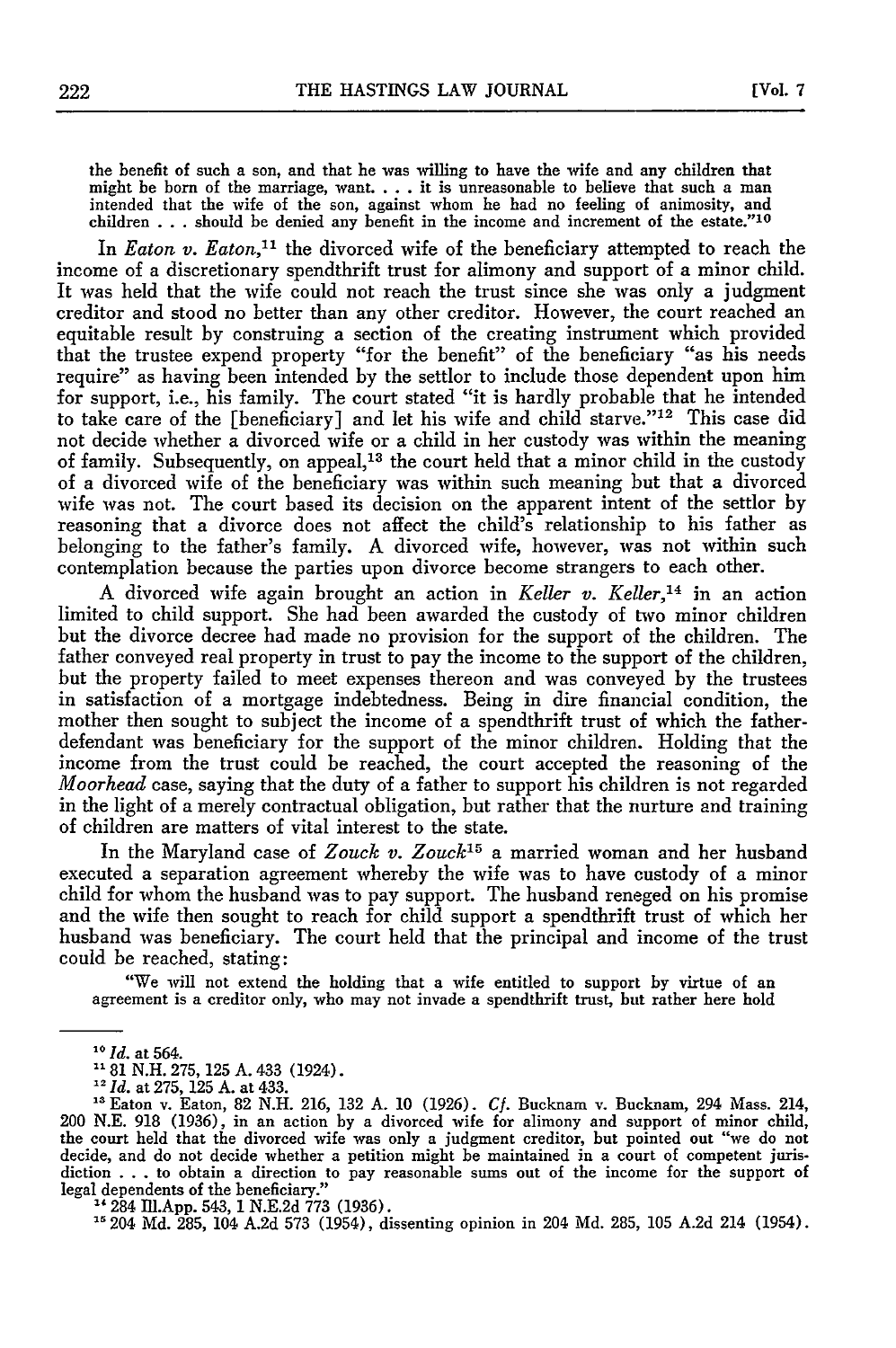that a contract **by** a father to support a child **...**is the equivalent of the decree of a court awarding support to the child or alimony to a wife....<sup>"16</sup>

While it is believed that recent cases are generally uniform in allowing recovery for support of wife or child,17 the cases in which a divorced wife sought to subject the income of a spendthrift trust for the payment of *alimony* are in sharp conflict. On the one hand, recovery is often denied on the ground that an alimony claim is merely a debt, the wife standing in no better position than any other creditor.<sup>18</sup> On the other hand, courts allowing recovery state that the obligation to pay alimony is not a debt but a general obligation based upon public policy.<sup>19</sup>

It is to be noted, then, that the basic conflict seems to depend on the meaning of debt and creditor. In its strict legal sense, a creditor is one who voluntarily assumes to give credit to another. In its broader and more general sense, however, a creditor is one who has a right by law to demand and recover of another a sum of money on any account whatever.<sup>20</sup> This would, then, include obligations based upon the common law, statute law and court decree as well as credit voluntarily given. The broad definition of creditor lends support to Professor Bogert's view that a plaintiff seeking to enforce an alimony or support claim is only a "creditor with a strong equity." $21$ But it is likewise recognized that the term "creditor" is susceptible of various meanings. 22 This has undoubtedly led the courts in the area under discussion to use at least three approaches: **(1)** Accepting the broad definition of creditor but making an exception in the cases of support or alimony claims;<sup>23</sup> (2) support and alimony claims are not debts;<sup>24</sup> (3) support and alimony claims are debts.<sup>25</sup> Which approach is used is necessarily a question for each court to decide as the question arises.

The strongest argument in favor of refusing to subject spendthrift trusts to support or alimony claims rests on the well-settled doctrine that a person has the right

<sup>16</sup> Id. at 291, 104 A.2d at 579. In the principal case, the court stated that the common law and equity decisions of Maryland carry great weight in the District of Columbia. In Maryland, spend-<br>thrift trusts are immune against general creditors, but an exception is made in the cases of support<br>or alimony claims. Safe Co., **193** Md. **62, 66** A.2d **97** (1949) ; Baueruschmidt v. Safe Deposit & Trust Co., **176** Md. 351, <sup>4</sup>A.2d **712** (1939). T Cogswell v. Cogswell, **178** Or. 417, **167** P.2d 324 (1946); Dillon v. Dillon, 224 Wisc. 122,

11 N.W.2d 628 (1943); In re Stewart's Estate, 334 Pa. 356, 5 A.2d 910 (1939); Thomas v. Thomas, 112 Pa. Super. 578, 172 A. 36 (1934); cases cited at notes 7, 9, 11, 14, 15, *supra*. See also In re Sullivan's Will, 144 Nebr. **36,** 12 N.W.2d 148 (1943) ; Gardner v. O'Loughlin, **176** N.H. 481, 84 A. 935 (1912); cf. Clarke v. Clarke, 246 Ala. 170, 10 So.2d 526 (1944). But cf. Moore v. Moore.<br>137 N.J. Eq. 314, 44 A.2d 639 (1945). Contra: Bucknam v. Bucknam, 294 Mass. 214, 200 N.E. 918 (1936) **;** Erickson v. Erickson, 197 Minn. **71, 266** N.W. **161 (1936) ;** Board of Charities v. Lockard, (1936); Erickson v. Erickson, 197 Minn. 71, 266 N.W. 161 (1936); Board of Charities v. Lockard, 198 Pa. 572, 48 A. 496 (1901).

<sup>18</sup> Lamberton v. Lamberton, 229 Minn. 29, 38 N.W.2d 72 (1949); Erickson v. Erickson, 197<br>Minn. 71, 266 N.W. 161 (1936); Bucknam v. Bucknam, 294 Mass. 214, 200 N.E. 918 (1936);<br>San Diego Trust v. Heustis, 121 Cal.App. 675,

125 A. 433 (1924); cf. Hearst v. Hearst, 123 F.Supp. 756 (N.D. Cal. 1954).<br><sup>19</sup> Cogswell v. Cogswell, 178 Or. 417, 167 P.2d 324 (1946); Clay v. Hamilton, 116 Ind.App<br>214, 63 N.E.2d 207 (1945); Dillon v. Dillon, 224 Wisc. 1

**'0** Commerce Trust Co. v. Farmer's Exchange Bank, 332 Mo. 979, **61** S.W.2d 928 (1933); Stewart v. Waterboro & W. Ry. Co., 64 S.C. 92, 41 S.E. 827 (1902) **;** Keith v. Hiner, **63** Ark. 244 (1896). **l1A BOGaRT, TRUSTS** and **TRUSTEES** § 223 **(1951).** -Cases cited note 20 *supra.*

22 Cases cited note 20 *supra*.<br><sup>23</sup> Safe Deposit & Trust Co. v. Robertson, 192 Md. 653, 65 A.2d 292 (1949).

"Cases cited note **19** *supra.* "Cases cited note 20 *supra.*